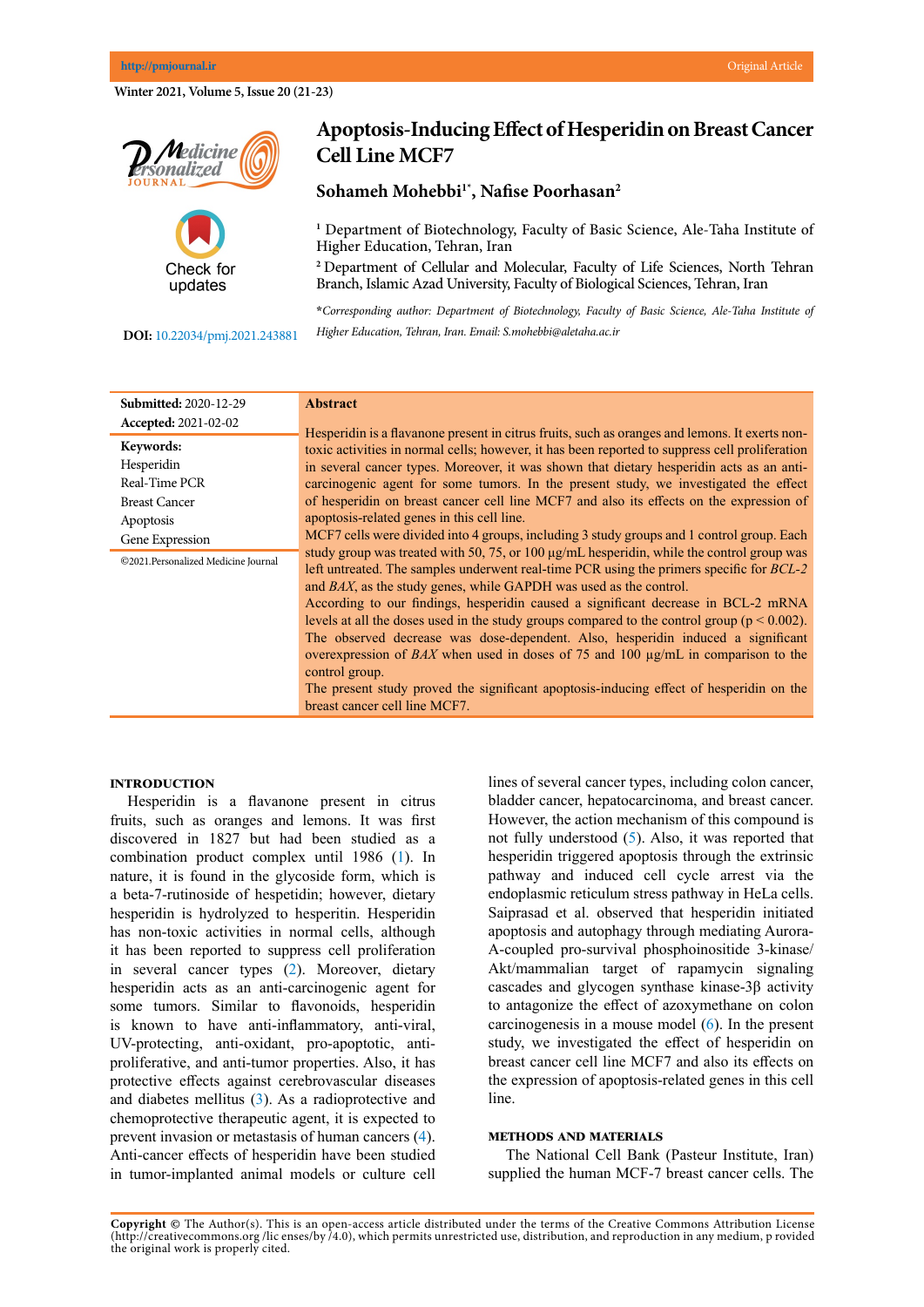cells were then cultured in RPMI 1640 media (Sigma, St Louis, MO, USA) containing 10% fetal bovine serum (FBS; Invitrogen), streptomycin (100 mg/ mL), and penicillin (100 units/mL) (Sigma, St Louis, MO, USA). Next, the cells were incubated  $(37 \text{ °C})$ in a humidified ambiance with 5%  $CO<sub>2</sub>$ . Hesperidin was dissolved in DMSO to produce a 25 mg/mL stock solution and stored as aliquots in tightly sealed vials at -20° C. Working solutions were prepared by serial dilutions of stock solution with whole culture medium. Thereafter, the cells were divided into 4 groups:

- Group 1: non-treated group as the control group
- Group 2: 50 µg/mL hesperidin
- Group 3: 75 µg/mL hesperidin
- Group 4: 100 µg/mL hesperidin

Total RNA was isolated from the cells using the RiboEX total RNA solution (GeneAll, Korea). 2 mg of RNA was used to synthesize cDNA using the

```
Table 1. Primer sequences
```
ExcelRT™ Reverse Transcription Kit II (SMOBIO, Taiwan). Real-time PCR was performed using the specific primers for *BCL*-2 and BAX, as the study genes, and GAPDH, as the control gene (Table 1). Data were analyzed using the  $2^{\wedge}$ - $\Delta \Delta$ ct method.

## **RESULTS**

According to our findings, the control group showed no significant increase. Figure 1 presents the effect of hesperidin at doses 50, 75, and 100 µg/mL on the expression levels of *BCL-2* and *BAX* in the MCF7 cell line. As illustrated, hesperidin caused a significant decrease in BCL-2 mRNA levels at all the doses used in the study groups compared to the control group ( $p \le 0.002$ ). The observed decrease was dose-dependent. Also, hesperidin induced a significant overexpression of *BAX* when used in doses of 75 and 100 µg/mL in comparison to the control group.

| Primer name  | Primer sequence                 |
|--------------|---------------------------------|
| <b>GAPDH</b> | F:5'- CTGGGCTACACTGAGCACC -3'   |
|              | R:5'- AAGTGGTCGTTGAGGGCAATG -3' |
| <b>BAX</b>   | F:5'- CCCGAGAGGTCTTTTTCCGAG -3' |
|              | R:5'- CCAGCCCATGATGGTTCTGAT -3' |
| BelBCL-2     | F:5'- CCTATCTGGGCCACAAGTGAA -3' |
|              | R:5'- ACAGCCTGCAGCTTTGTTTC-3'   |



**Fig 1.** BAX and BCL-2 mRNA expressions by group

### **Discussion**

The present study proved the significant apoptosisinducing effect of hesperidin on the breast cancer cell line MCF7. Tumor occurrence and development are associated not only with dedifferentiation and excessive multiplication of tumor cells, but are also with the suppression of apoptosis  $(10)$  $(10)$ . To investigate

the mechanisms underlying the effect of hesperidin on apoptosis, apoptosis-associated signaling molecules in MCF7 cells were detected. Then, it was demonstrated that cell apoptosis was increased after treatment with hesperidin [\(11\)](#page-2-0). Apoptosis is Apoptosis is regulated by multiple apoptosis-promoting proteins, such as BAX, BAD, and BID and is up-regulated by a family